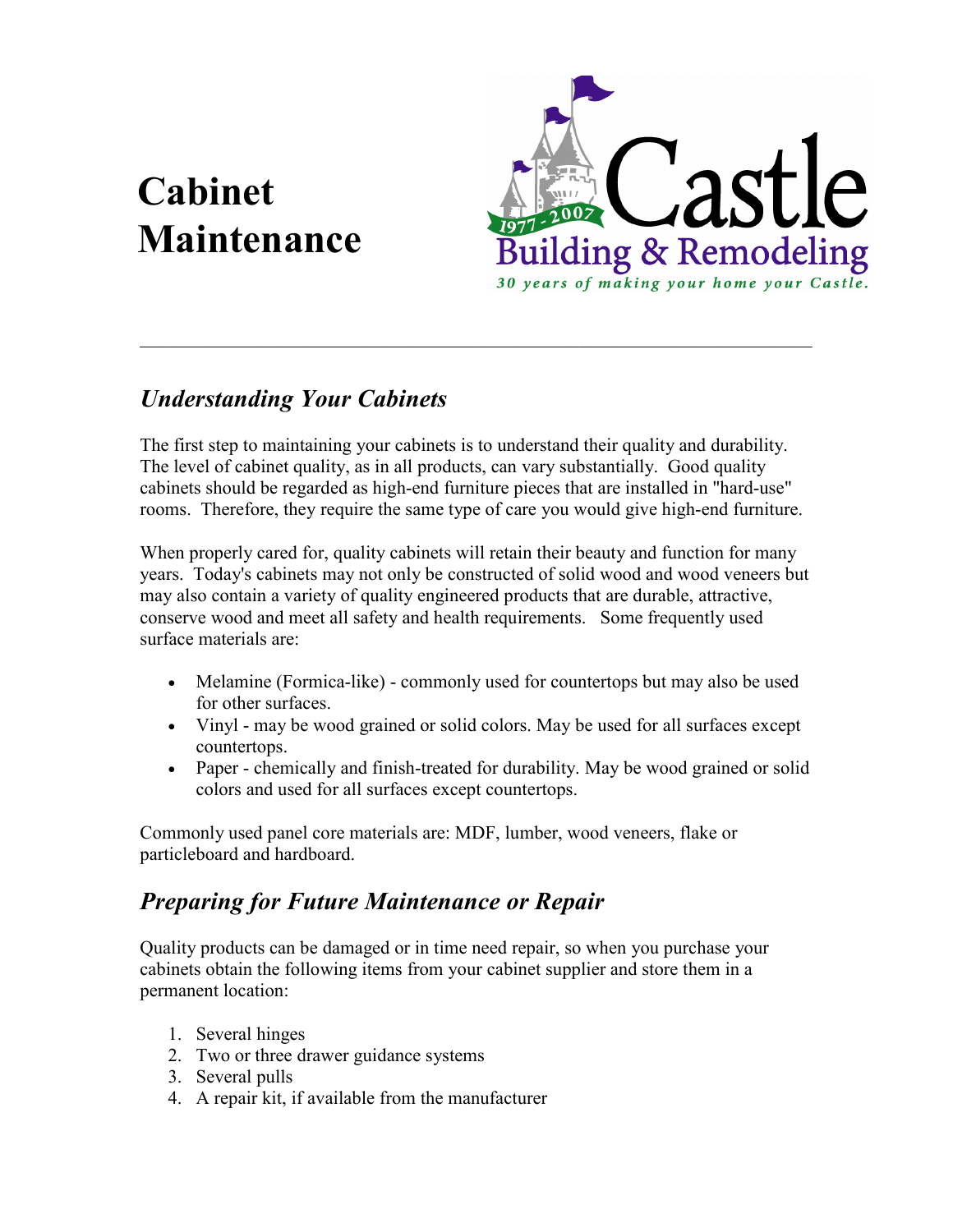- 5. A small (pint-size) amount of each stain or color coat used for finishing your cabinets (clear top coats are available in aerosol cans from your local store)
- 6. The name and address of the cabinet manufacturer and the name of the cabinet style (you may want to add cabinets or replace a damaged part at some future date).

#### Some Recommended "Do's & Don'ts"

- 1. Don't hang wet towels on door or drawer fronts.
- 2. Don't permit children to swing on doors or use drawers as step ladders. Hinges or drawer guidance systems that are bent or twisted likely cannot be repaired like new.
- 3. Spills should be cleaned promptly. Most finished surfaces are highly resistant to household foods and liquids; however, prompt cleaning will add assurance.
- 4. If at some future date you want to paint or refinish your cabinets, be cautious. Many paints are not compatible with cabinet finishes. Severe surface peeling or blistering of the paint could result.

## Repair Tips

- 1. There are many adhesives available to repair broken wood parts or loose panel surfaces. If properly used, Elmer's Glue (or equivalent) or a contact adhesive can manage most repairs..
- 2. For small loose areas of wood veneer on edges of doors, etc., or at the edge or corner of panels:

- Carefully clean all old, dry glue from loose surfaces with a scraper or sandpaper. - Apply a thin, uniform coat of Elmer's-type glue to one surface. Press the loose veneer into place and wipe off the excess glue squeezed out. Using a strong tape as a clamp, tape the loose veneer down as tightly as is practical and allow 24 hours for drying before removing the tape.

3. For split or broken wood part:

- Proceed similarly to repairing wood veneer.

- For split wood, work glue into the split as deeply as possible, push tightly together, wipe off squeezed-out glue and clamp as tightly as possible with strong tape for 24 hours. If the damaged location will permit the use of a metal screw or other type clamp, you might rent such clamps at the Rent-All location and get more positive clamping action. If removable, such as a drawer, clamping in a vice until dry would be excellent.

- For a small wood section that is bumped and split completely loose, apply glue to the loose part and carefully tape it to its original position until dry.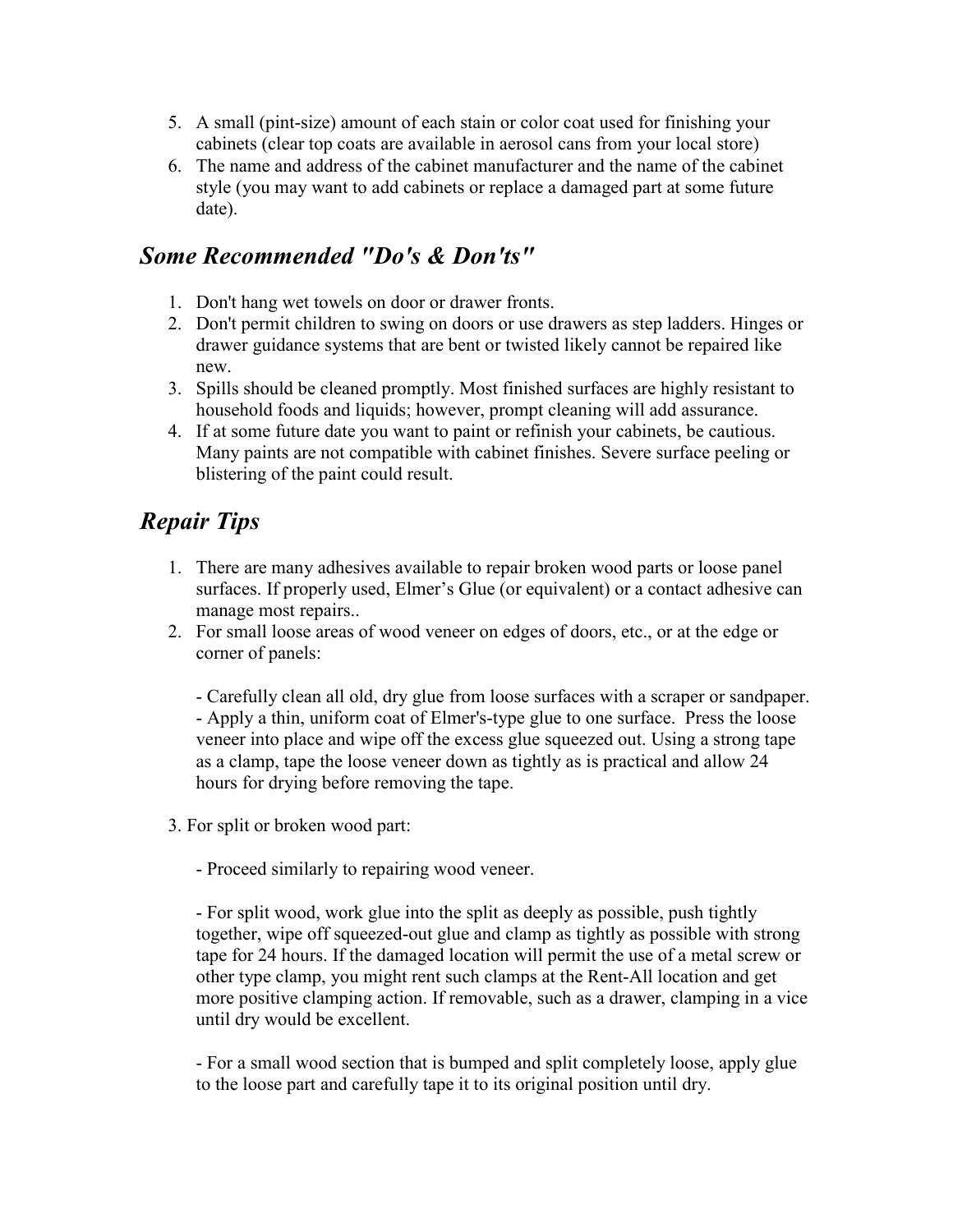- 4. For small, loose areas of man-made material surfaces or veneers on edges or panel corners:
	- Clean as in 2 above

- Apply contact adhesive according to instructions on the container and place the loose section firmly in place

5. For a stripped screw as at a door hinge:

- Remove the screw and clean dust or chips from the hole. Cut wood match sticks to the approximate hole depth. Apply glue to the match sticks and in the hole. Lightly hammer the match sticks into the hole, filling the hole tightly. Allow to dry for 24 hours. After drying, trim the match sticks flush to the surface. Carefully re-drill the screw hole using a drill bit approximately the root diameter (screw base diameter not counting threads) of the screw. The same screw may then be applied, however, a sheet metal screw (local hardware) of the same size will provide better holding power, particularly for repair purposes.

- 6. Should a machine screw (or bolt) holding a door or drawer pull no longer hold (stripped threads), place a small amount of steel wool around the threads and screw carefully into place without heavy pressure. It may hold.
- 7. Generally never use nails for repair. They often split or shatter the wood or particleboard core causing more damage.

8. Never drive a screw into any part or wall without first pre-drilling to the root diameter of the screw.

- 9. Cabinets or heavy objects screwed to wall panels will not hold satisfactorily. They must be screwed properly to structural studs.
- 10. Should a pull become broken, or a hinge or drawer guidance system break or not operate properly, replace them from your permanent storage.

#### Finish Repair

CAUTION - ALL FINISHING MATERIALS MAY BE HIGHLY FLAMMABLE!

Proper finish repair can be rather highly skilled procedure, particularly since several types of finishing materials including man-made materials, may have been used on your cabinets. However, there are four possible sources of correct repair material:

- 1. A repair kit from your cabinet manufacturer or supplier.
- 2. Small cans of color coats from your supplier.